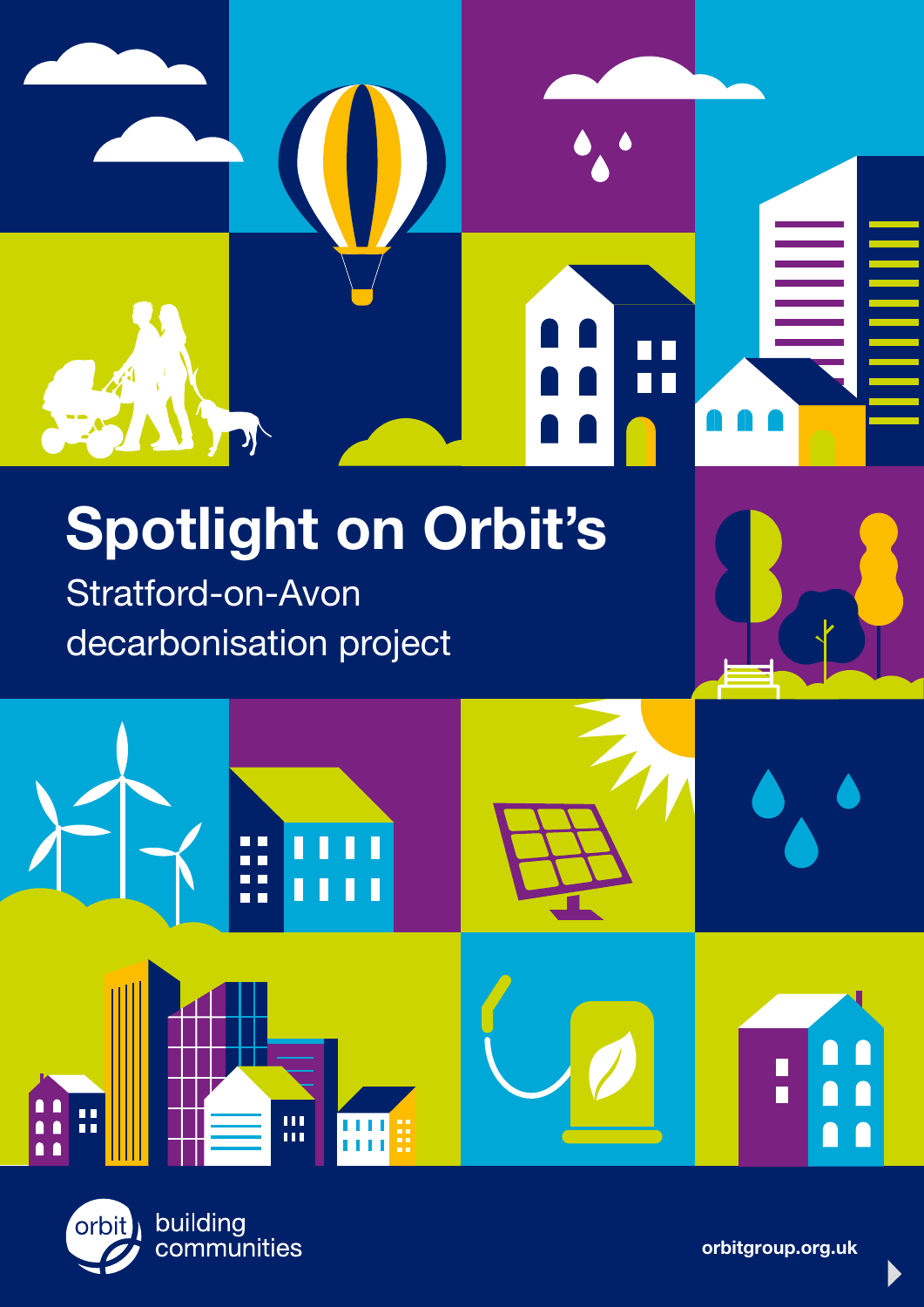



"This project involves a large programme of works being delivered in one go. It includes hard to treat homes, for example homes with solid walls and bungalows which have a high external gross to net internal area, and commits to a whole house retrofit while customers remain living in their home.

The works can be disruptive for customers with this approach, as the energy efficiency measures we install include external wall insulation, floor insulation, replacing doors and windows, as well as new systems and smart heating controls, with renewable technologies as required. But, so far, no-one has dropped out of the project or complained about the hassle or complexity involved. Customers are looking forward to the benefits of a warmer, more affordable home that will also be better ventilated and cooler in the Summer months.

A hugely important element of the project will be explaining and providing support on the systems we are installing and ensuring that the technology and the advice provided is tailored, intuitive and simple. Critical for our customers is what will the changes look like, how the technology - such as smart thermostats - works, and how their energy bills will be impacted.

Working with us on this project is 'Act on Energy' (AoE), a locally-based independent energy advice charity, which is providing our customers with support throughout the project. The AoE teams are explaining benefits of the work and listening to and feeding back any concerns or issues that customers are experiencing with their homes before the works are completed such as draughty windows or doors. They're also undertaking home visits to demonstrate the technology, sharing instructional videos and providing energy saving advice to lessen bills, and have a telephone helpline for customers and online support.

This engagement is so important in ensuring customers are supported both throughout the process and in the subsequent ongoing usage of the new technology. One consequence that's already been observed by the sector is that, either from of a lack of understanding of how to use the technology or because affordability issues are eased, customers can leave the heating on for longer or turn the levels up higher, which can mean there is then little change in the cost of their heating bills. This is something that we will be monitoring at the end of the project as well as undertaking research to explore the different ways in which customers understand or interpret thermal comfort."

This £3.6 million project, which has received £1.45 million in government funding, is making 69 homes in the Stratford area more energy efficient. The scheme is part of the government's SHDF Demonstrator, a UK-wide scheme which will upgrade around 2,000 social homes currently EPC rating D or below using a whole house retrofit approach.

Alongside the SHDF fund, Orbit is investing a further £2.2 million into the project to help better understand the scale of the challenge ahead and explore the impact of selected sustainable technologies in a retrofit application. Jeanette Hodges, Head of Carbon and Operations at Orbit, shares her learnings from the project, outlining the practical challenges of achieving net zero carbon emissions.

Jeanette Hodges, Head of Carbon and Operations at Orbit November 2021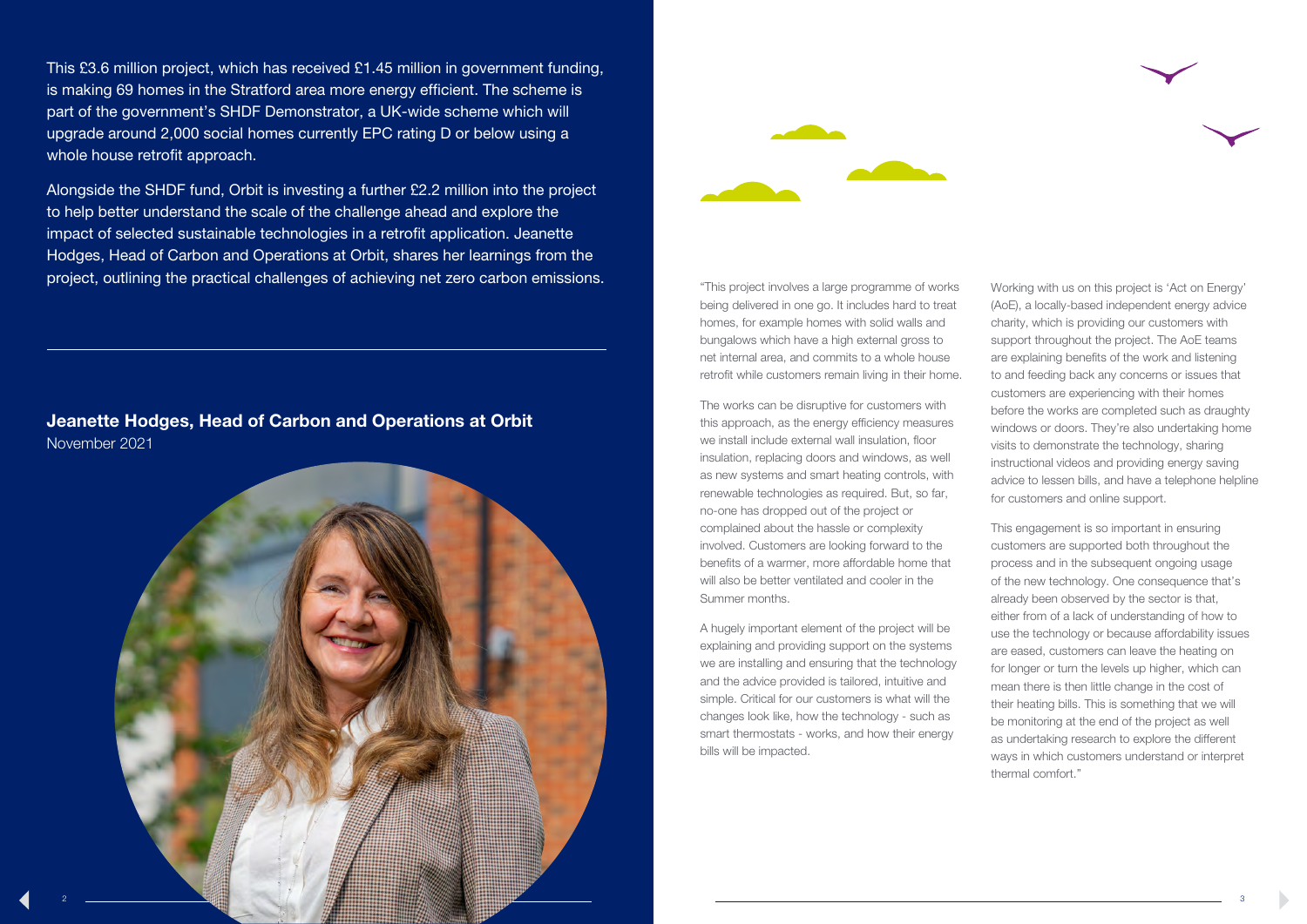## Planning critical to success

"The project, which got underway in the early months of 2021, began with a thorough property assessment and the creation of a medium to long-term plan for each individual home. This was key because there were some real challenges to be overcome that we weren't aware of prior to commencing the project, such as poorly fitted conservatories and 'lean to's. Some homes also had small passageways running between properties, which made external wall insulation impossible due to reduced accessibility.

Also challenging has been managing the implications of local authority planning requirements. Looking after our built heritage is a key concern and this particular project includes a mix of 69 properties set within 75 designated conservation areas, areas of outstanding natural interest and over 3,000 listed buildings.

Because of this, Stratford-on-Avon planning department has required full planning applications or lawful development certificates for the majority of the work, and in many properties a brick effect render or brick slips for the external wall insulation has been required, all of which has impacted project timelines and costs.

Demonstrating how we scale up the work and drive efficiencies are both key project criterion set by BEIS, and the lessons being learned from this pilot project are proving to be significant. Understandably planning has to be approached with sensitivity - especially in designated conservation areas - but local planning requirements can add another layer of complexity, creating delays and cost implications which could prove prohibitive and clog up the already overloaded planning system. We need to look at how we make the process simpler for both parties, for example potentially creating a 'permitted development right' for these works to alleviate planning delays."

#### Market variables

"Whilst the Stratford-on-Avon demonstrator project is one of 19 projects around the country, it is one of the very few which has been launched from scratch in 2021 and has therefore perhaps had the most experience of the impact of market dynamics on its delivery.

The supply chain is under particular stress as a result of the pandemic, BREXIT and a number of government-funded large projects, such as HS2, coming together at the same time, all of which has impacted materials and resources. Shortages have resulted in price increases of between 30% to 80%, with the average cost of an ASHP nearly doubling. These stresses in the supply chain have also caused delays and our original project completion deadline became unfeasible. We have worked with the Department for Business, Energy and Industrial Strategy (BEIS) who are co-funding the project to overcome these challenges and this has meant an agreed change to timescales and scope."



### **Consistency**

- Clarity over government funding commitments
- Availability of longer-term funding tranches to provide market confidence and support delivery
- The creation of a national retrofit strategy which considers VAT and market dynamics to support delivery at scale
- Collaboration across the sector to create the right market supply and demand conditions and generate long-term public and supply chain confidence in the retrofitting homes agenda.

"There are also growing problems in identifying steady and secure funding. The average cost of the retrofit works in the trial, which includes insulation and ventilation, is £40,000 for each individual property, with the annual energy demand for each of these newly insulated properties targeted at 50 kWh per square metre per annum, a 75% reduction on the annual figure for the average Orbit home. Baseline modelling indicates that £600 million may be required to retrofit the entire Orbit property portfolio to these energy efficient standards, and this will all need to be achieved in what is, in the short-term, a volatile market.

Whilst there continue to be a number of extraordinary factors which have come together to impact this project, we need greater consistency on funding timelines, messaging and contract length to support delivery. Markets and supply chains don't like uncertainty and contractors will price risk in or 'opt out 'of projects if there are easier, longer or less complex contracts elsewhere.

Consistency is also needed around VAT. Local authorities have different rules to housing associations, which adds a layer of complexity to government funding. VAT varys from 5 - 20% depending on the goods being procured. Additionally retrofit works do not benefit from the tax breaks received by the new build market. Overall, we believe that there are clear and positive benefits from creating a simple and set process for retrofitting homes, for example, a government policy that supported 0% VAT on measures delivering net zero carbon works would reduce red tape and simplify the process for all parties."

#### Key recommendations from the learnings so far:

- Developing a communications approach in conjunction with customers which puts customer engagement at the heart of the retrofit programme
- Sectoral collaboration to create a simple and set process for retrofitting homes, maximising cost savings and consistency
- Planning guidance to ensure a consistent approach and minimise complexity
- Technology should be intuitive and simple to use